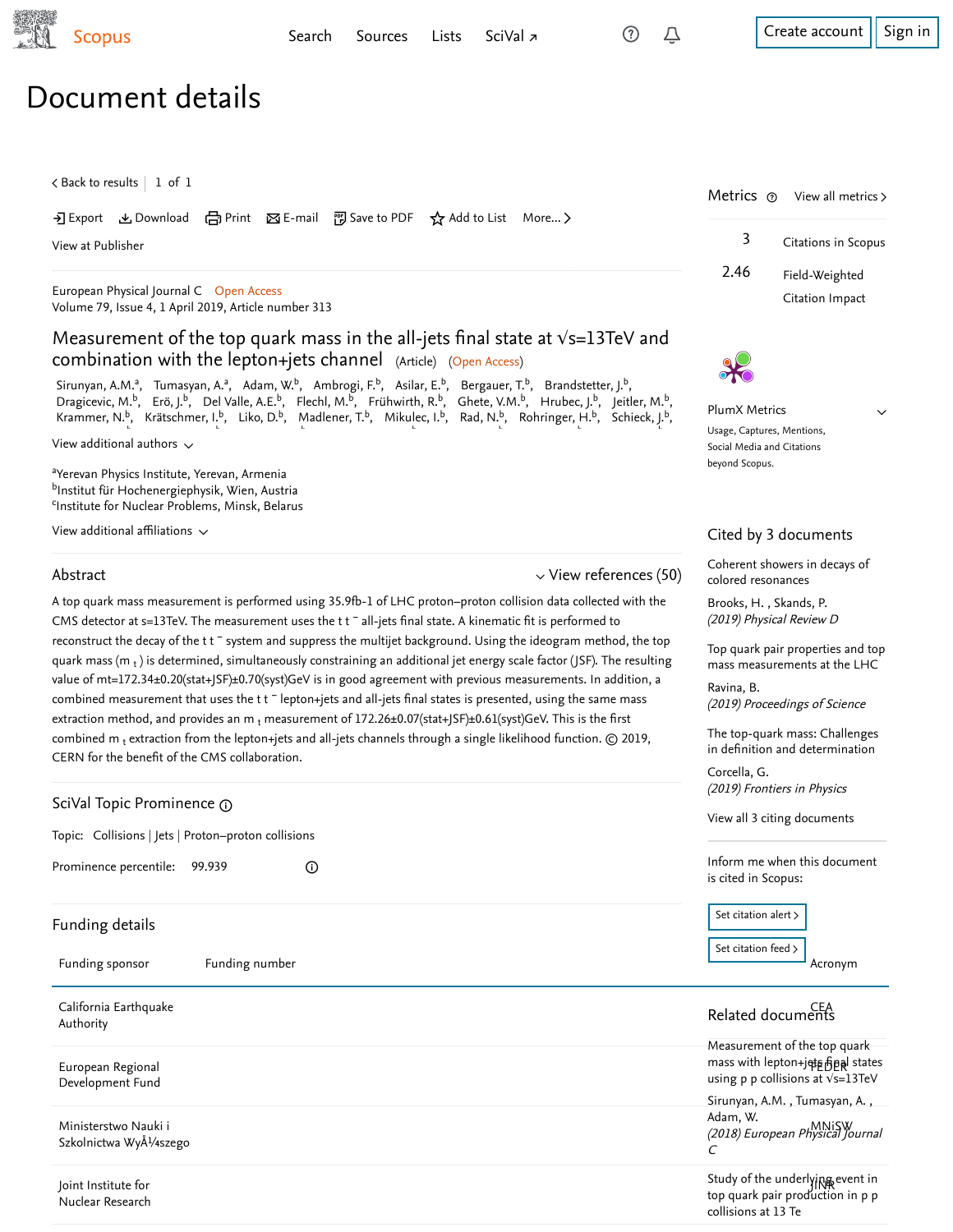| Funding sponsor                                                                          | Funding number | Sirunyan, A.M., Tumasyan, A.,<br>Adam, W.<br>(2019) European Physical Journal                                                                | Acronym       |
|------------------------------------------------------------------------------------------|----------------|----------------------------------------------------------------------------------------------------------------------------------------------|---------------|
| Pakistan Atomic Energy<br>Commission                                                     |                | C<br>Measurements of differential                                                                                                            | PAEC          |
| Welch Foundation<br>See opportunities7                                                   | $C-1845$       | cross sections of top quark pair-<br>production as a function of<br>kinematic event variables in<br>proton-proton collisions at Vs=13<br>TeV |               |
| National Science and<br>Technology<br>Development Agency                                 | Thailand       | Sirunyan, A.M., Tumasyan, A.,<br>Adam, W.<br>(2018) Journal of High Energy<br>Physics                                                        |               |
| Ministry of Science and<br>Technology                                                    |                | MOST<br>View all related documents based<br>on references                                                                                    |               |
| Fundacja na rzecz Nauki<br>Polskiej                                                      |                | Find more related doguments in<br>Scopus based on:                                                                                           |               |
| See<br>opportunities by FNP7                                                             |                | Authors >                                                                                                                                    |               |
| Hispanics in<br>Philanthropy                                                             |                |                                                                                                                                              | <b>HIP</b>    |
| Deutsche<br>Forschungsgemeinschaft<br>See<br>opportunities by DFG7                       |                |                                                                                                                                              | <b>DFG</b>    |
| ComisiÃ <sup>3</sup> n Asesora de<br>InvestigaciÃ <sup>3</sup> n CientÃfica<br>y Técnica | MDM-2015-0509  |                                                                                                                                              | <b>CAICYT</b> |
| National Research<br>Foundation of Korea                                                 |                |                                                                                                                                              | <b>NRF</b>    |
| SecretarÃa de Estado de<br>InvestigaciÃ3n,<br>Desarrollo e InnovaciÃ3n                   |                |                                                                                                                                              | SEIDI         |
| Qatar National Research<br>Fund                                                          |                |                                                                                                                                              | QNRF          |
| Ministry of Science, ICT<br>and Future Planning                                          |                |                                                                                                                                              | MSIP          |
| Ministry of<br>Science, Technology and<br>Research                                       |                |                                                                                                                                              | MoSTR         |
| A.G. Leventis<br>Foundation                                                              |                |                                                                                                                                              |               |
| U.S. Department of<br>Energy<br>See<br>opportunities by USDOE<br>7                       |                |                                                                                                                                              | <b>USDOE</b>  |
| Academy of Finland                                                                       |                |                                                                                                                                              |               |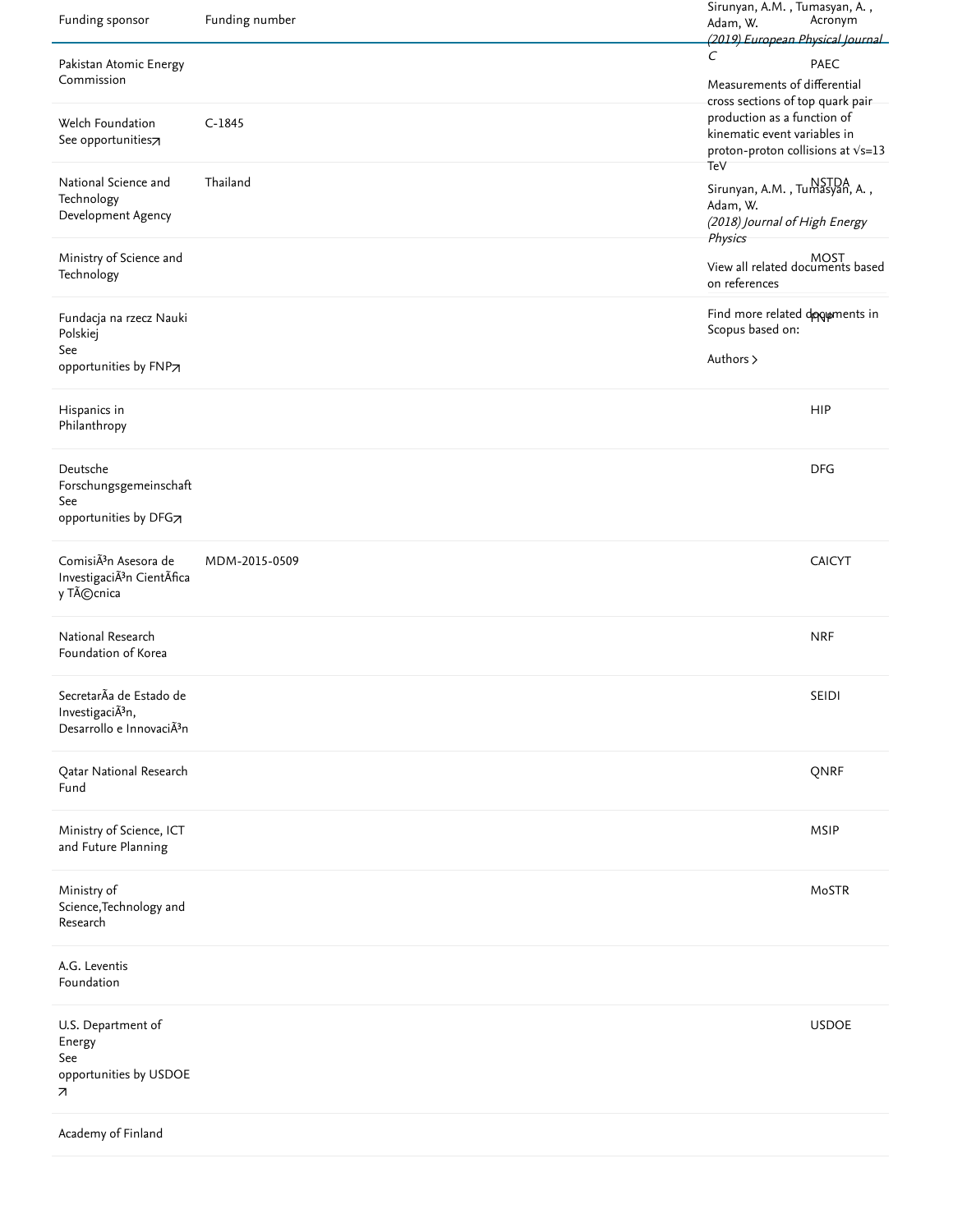| Funding sponsor                                                                                                          | Funding number | Acronym     |
|--------------------------------------------------------------------------------------------------------------------------|----------------|-------------|
| Coordenação de<br>Aperfeià Soamento de<br>Pessoal de NÃvel<br>Superior                                                   |                | CAPES       |
| National Science Council                                                                                                 |                | <b>NSC</b>  |
| TÃ1/4rkiye Atom Enerjisi<br>Kurumu                                                                                       |                | <b>TAEK</b> |
| Mountain Equipment<br>Co-operative                                                                                       |                | <b>MEC</b>  |
| Fonds pour la Formation<br>à la Recherche dans<br>lâ□□Industrie et dans<br>$\textsf{I} \widehat{a} \Box \Box \textsf{A}$ |                | <b>FRIA</b> |
| Research Promotion<br>Foundation                                                                                         |                | <b>RPF</b>  |
| National Science<br>Foundation<br>See<br>opportunities by NSF7                                                           |                | <b>NSF</b>  |
| Science and Technology<br>Facilities Council<br>See<br>opportunities by STFC7                                            |                | <b>STFC</b> |
| Austrian Science Fund                                                                                                    |                | <b>FWF</b>  |
| National Academy of<br>Sciences of Ukraine                                                                               |                | <b>NASU</b> |
| Centro de InvestigaciÃ3n<br>y de Estudios Avanzados<br>del Instituto<br>Politécnico Nacional                             |                | CINVESTAV   |
| Istituto Nazionale di<br>Fisica Nucleare                                                                                 |                | <b>INFN</b> |
| Department of Atomic<br>Energy, Government of<br>India                                                                   |                | DAE         |
| Department of Science<br>and Technology,<br>Ministry of Science and<br>Technology, India<br>See<br>opportunities by DST7 |                | <b>DST</b>  |
| Conselho Nacional de<br>Desenvolvimento<br>CientÃfico e<br>TecnolÃ <sup>3</sup> gico                                     |                | CNPq        |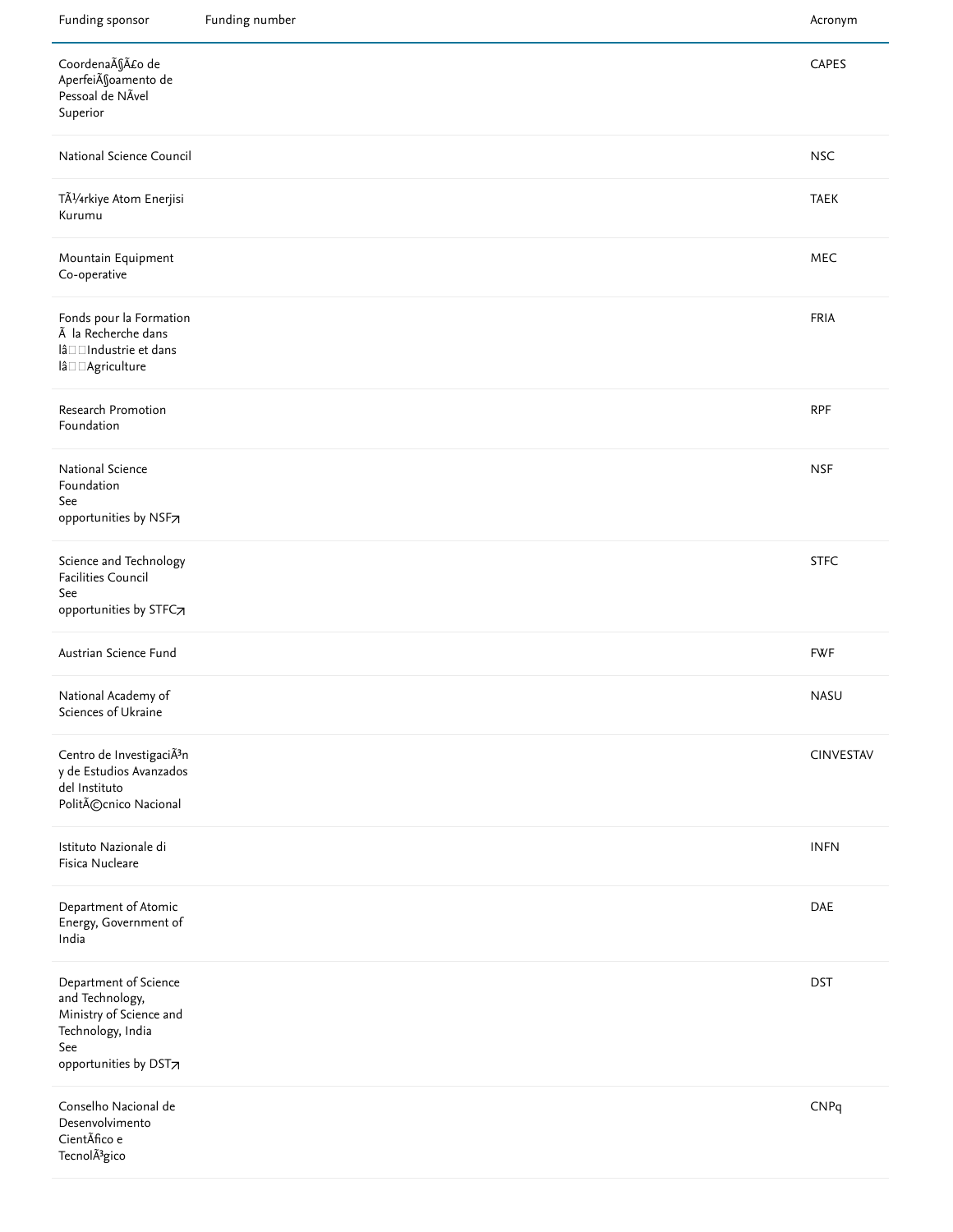| Funding sponsor                                                                            | Funding number | Acronym            |
|--------------------------------------------------------------------------------------------|----------------|--------------------|
| Russian Foundation for<br><b>Basic Research</b>                                            |                | RFBR               |
| Maryland Ornithological<br>Society<br>See                                                  |                | MOS                |
| opportunities by MOS7                                                                      |                |                    |
| Chinese Academy of<br>Sciences                                                             |                | CAS                |
| Belgian Federal Science<br>Policy Office                                                   |                | <b>BELSPO</b>      |
| Alexander von<br>Humboldt-Stiftung<br>See opportunities7                                   |                |                    |
| Departamento<br>Administrativo de<br>Ciencia, TecnologÃa e<br>InnovaciÃ3n<br>(COLCIENCIAS) |                | <b>COLCIENCIAS</b> |
| Ministerstvo Å kolstvÃ,<br>Mládeže a<br>TÄ□lovýchovy                                       |                | MÅ MT              |
| European Commission<br>See opportunities by EC<br>$\overline{\phantom{a}}$                 |                | EC                 |
| <b>CERN</b>                                                                                |                |                    |
| Fonds Wetenschappelijk<br>Onderzoek                                                        |                | <b>FWO</b>         |
| Science Foundation<br>Ireland<br>See opportunities by SFI<br>$\overline{\phantom{a}}$      |                | SFI                |
| Ministry of Education<br>and Science                                                       |                | MES                |
| Louisiana Academy of<br>Sciences                                                           |                | LAS                |
| National Research<br>Center "Kurchatov<br>Institute"                                       |                | NRC KI             |
| SecretarÃa de<br>EducaciÃ <sup>3</sup> n Superior,<br>Ciencia, TecnologÃa e<br>InnovaciÃ3n |                | SENESCYT           |
| State Fund for<br>Fundamental Research<br>of Ukraine                                       |                | SFFR               |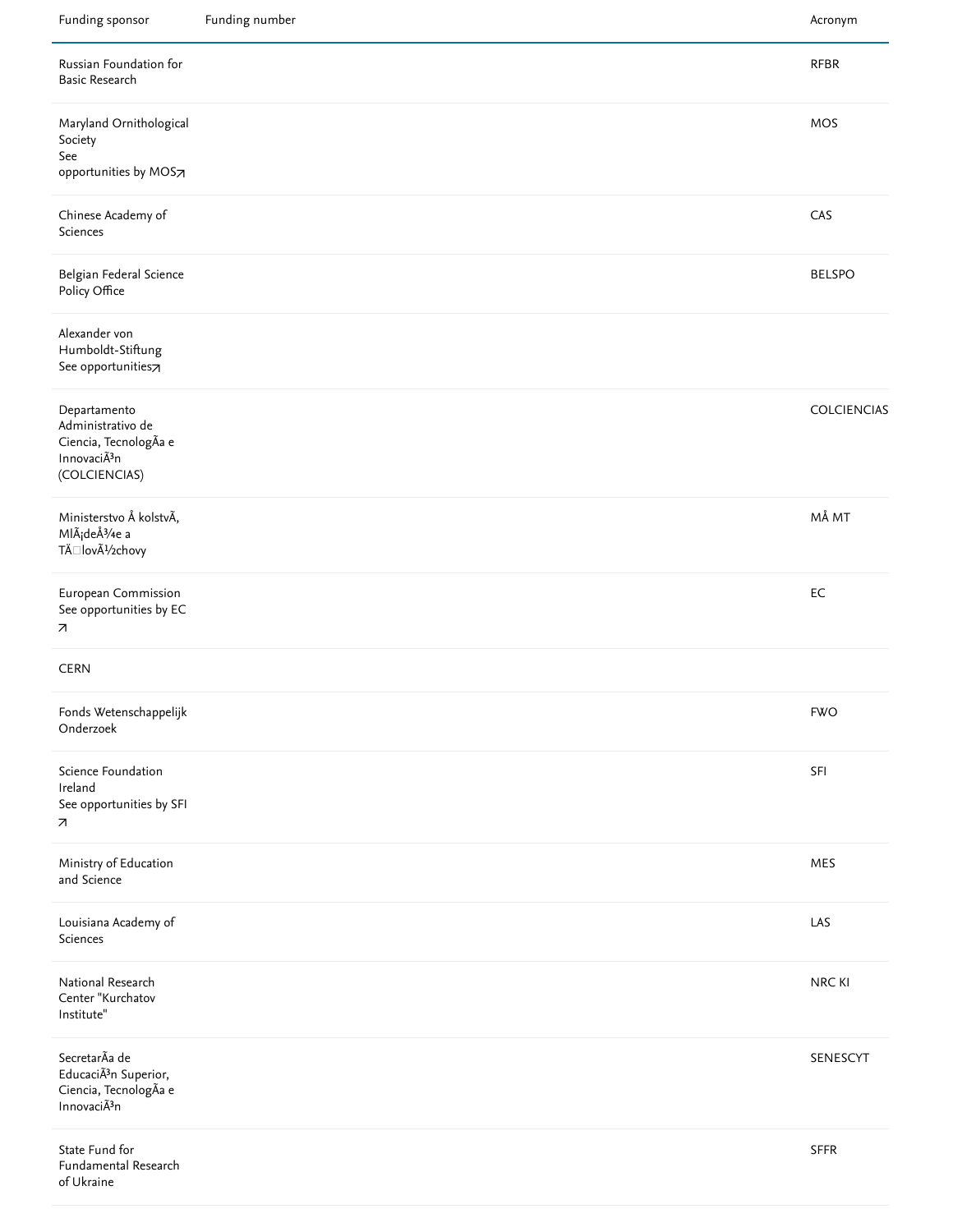| Funding sponsor                                                                                                 | Funding number                                                                                      | Acronym        |
|-----------------------------------------------------------------------------------------------------------------|-----------------------------------------------------------------------------------------------------|----------------|
| Fundação Carlos<br>Chagas Filho de Amparo<br>à Pesquisa do Estado do<br>Rio de Janeiro                          |                                                                                                     | <b>FAPERJ</b>  |
| CS Fund                                                                                                         |                                                                                                     | <b>CSF</b>     |
| Fundação para a<br>CiÃ <sup>a</sup> ncia e a Tecnologia<br>See opportunities by FCT<br>$\overline{\phantom{a}}$ |                                                                                                     | FCT            |
| Ministry of Education -<br>Singapore                                                                            |                                                                                                     | <b>MOE</b>     |
| Consejo Nacional de<br>Ciencia y TecnologÃa,<br>Paraguay                                                        |                                                                                                     | El CONACYT     |
| Ministry for Business<br>Innovation and<br>Employment                                                           |                                                                                                     | MBIE           |
| Weston Havens<br>Foundation                                                                                     |                                                                                                     |                |
| Institute for Research in<br><b>Fundamental Sciences</b>                                                        |                                                                                                     | <b>IPM</b>     |
| Missouri University of<br>Science and Technology                                                                |                                                                                                     | <b>MST</b>     |
| European Regional<br>Development Fund                                                                           |                                                                                                     | <b>FEDER</b>   |
| Benemérita<br>Universidad AutÃ3noma<br>de Puebla                                                                |                                                                                                     | <b>BUAP</b>    |
| Fundação de Amparo<br>à Pesquisa do Estado do<br>Rio Grande do Sul                                              |                                                                                                     | <b>FAPERGS</b> |
| Bundesministerium<br>fÃ1/4r Bildung,<br>Wissenschaft, Forschung<br>und Technologie                              |                                                                                                     | <b>BMBWF</b>   |
|                                                                                                                 | 2012/07/E/ST2/01406,2014/13/B/ST2/02543,2014/14/M/ST2/00428,2014/15/B/ST2/03998,2015/19/B/ST2/02861 |                |

Helmholtz-Gemeinschaft [opportunities by HGF](https://www.mendeley.com/research-funding/501100001656/opportunities?dgcid=scopus_referral_fundingacknowledgement)71 See

Star Scientific Foundation

HGF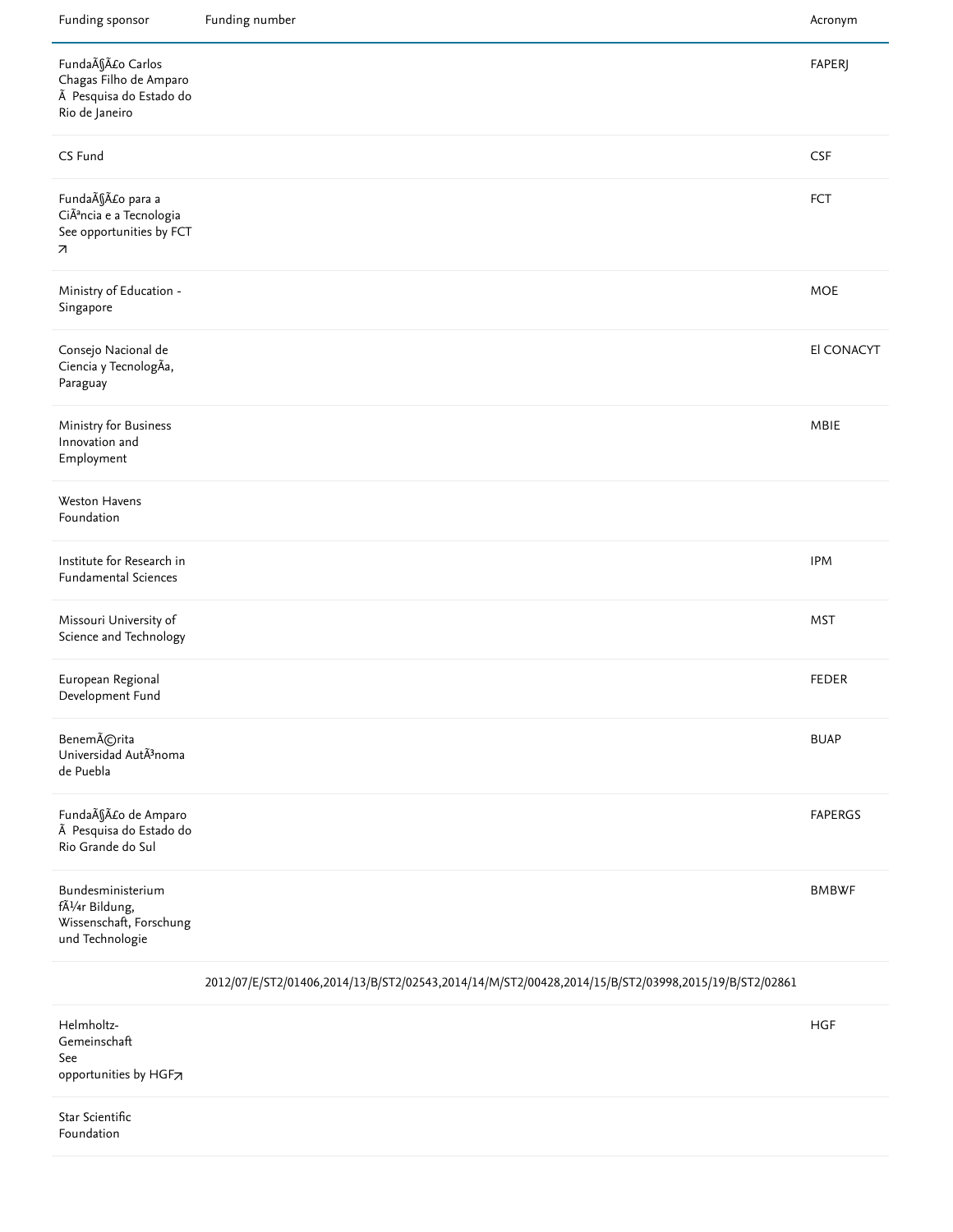| Funding sponsor                                                                              | Funding number                     | Acronym        |
|----------------------------------------------------------------------------------------------|------------------------------------|----------------|
| Fundação de Amparo<br>à Pesquisa do Estado de<br>São Paulo<br>See<br>opportunities by FAPESP |                                    | FAPESP         |
| 7                                                                                            |                                    |                |
| SecretarÃa de<br>EducaciÃ3n Pública                                                          |                                    | SEP            |
| Fonds De La Recherche<br>Scientifique - FNRS                                                 |                                    | <b>FNRS</b>    |
| Bundesministerium<br>fÃ1/4r Bildung und<br>Frauen                                            |                                    | <b>BMBF</b>    |
| National Natural Science<br>Foundation of China                                              |                                    | <b>NSFC</b>    |
| Horizon 2020                                                                                 | 675440                             |                |
| University of Minnesota                                                                      |                                    | <b>UM</b>      |
| Rochester Academy of<br>Science                                                              |                                    | RAS            |
| <b>State Atomic Energy</b><br>Corporation ROSATOM                                            |                                    | <b>ROSATOM</b> |
| Agentschap voor<br>Innovatie door<br>Wetenschap en<br>Technologie                            |                                    | <b>IWT</b>     |
| Chulalongkorn<br>University                                                                  |                                    | CU             |
| Ministerio de<br>EducaciÃ <sup>3</sup> n, Cultura y<br>Deporte                               |                                    | MECD           |
| European Regional<br>Development Fund                                                        |                                    | <b>FEDER</b>   |
|                                                                                              | 30820817                           |                |
| General Secretariat for<br>Research and<br>Technology                                        |                                    | GSRT           |
| European Research<br>Council                                                                 |                                    | ERC            |
| Magyar Tudom¡nyos<br>Akadémia                                                                | 125105,124850,123842,123959,124845 | <b>MTA</b>     |
| Nemzeti Kutatási,<br>Fejlesztési és<br>InnovaciÃ <sup>3</sup> s Alap                         |                                    | <b>NKFIA</b>   |